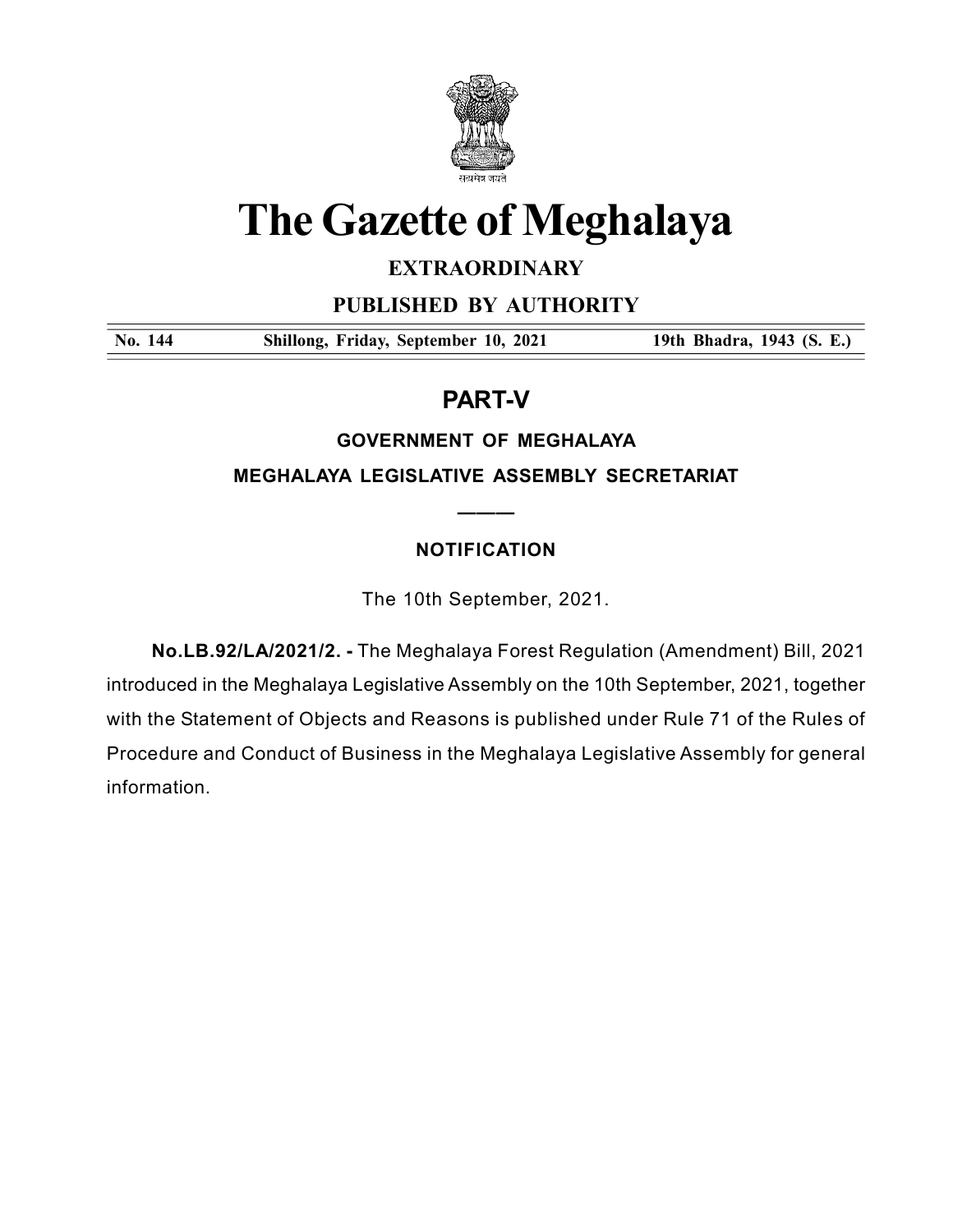# THE MEGHALAYA FOREST REGULATION (AMENDMENT) BILL, 2021

## A

# BILL

further to amend the Meghalaya Forest Regulation (Assam Regulation No. 7 of 1891 as adapted and amended by State of Meghalaya).

Be it enacted by the Meghalaya Legislative Assembly in the Sixty-ninth Year of the Republic of India as follows:-

- 1. Short title, extent and commencement (1) This Act may be called the Meghalaya Forest Regulation (Amendment) Act 2021.
	- (2) It shall extend to the whole of Meghalaya.
	- (3) It shall come into force on such date as the State Government may, by notification, appoint on this behalf.
- 1. In Section 3 of the Meghalaya Forest Regulation, 1973, (hereinafter referred to as the principal Regulation), 2. Amendment of Section 3
	- (i) In sub-section  $(1)$ , between the words "to be" and words "a Conservator" the words "Principal Chief Conservator of forest and Head of Forest Force, Principal Chief Conservator of Forest, Additional Principal Chief Conservator of Forest and Chief Conservator of Forest", shall be inserted.
	- (ii) In clause (a) of sub-section 4 in between the words "timber" and "charcoal" the following words "sawdust and other saw mill wastage", shall be inserted.
- In Section 24 of the principal Regulation, after sub-section (b) for the words "shall be punished with fine which may extend to fifty rupees, or when the damage resulting from his offence amounts to more than twenty-five rupees, to double the amount of such damage" the words "shall be punished with imprisonment for a term which may extend to six months and with fine which may extend to five thousand rupees and on the second and every subsequent conviction for the same offence, with imprisonment for a term which may extend to one year and with fine which may extend to ten thousand rupees. Provided that in all cases a minimum imprisonment of fifteen days shall be imposed" shall be substituted. 3. Amendment of Section 24
- In Section 25 of the principal Regulation, after sub-section (g) for the words "shall be punished with imprisonment for a term which may extend to six months (or with fine which in cases where a rhinoceros has been killed, may extend to one thousand rupees) and in other cases to five hundred rupees, or with both" the words "shall be punished with imprisonment for a term which may extend to one year and with fine which may extend to ten thousand rupees and on the second and every subsequent conviction for the same offence, with imprisonment for a term which may extend to three years and with fine which may extend to twenty five thousand rupees. Provided that in all cases a minimum imprisonment of two months shall be imposed for offences under all clauses except clause (c)" shall be substituted. 4. Amendment of Section 25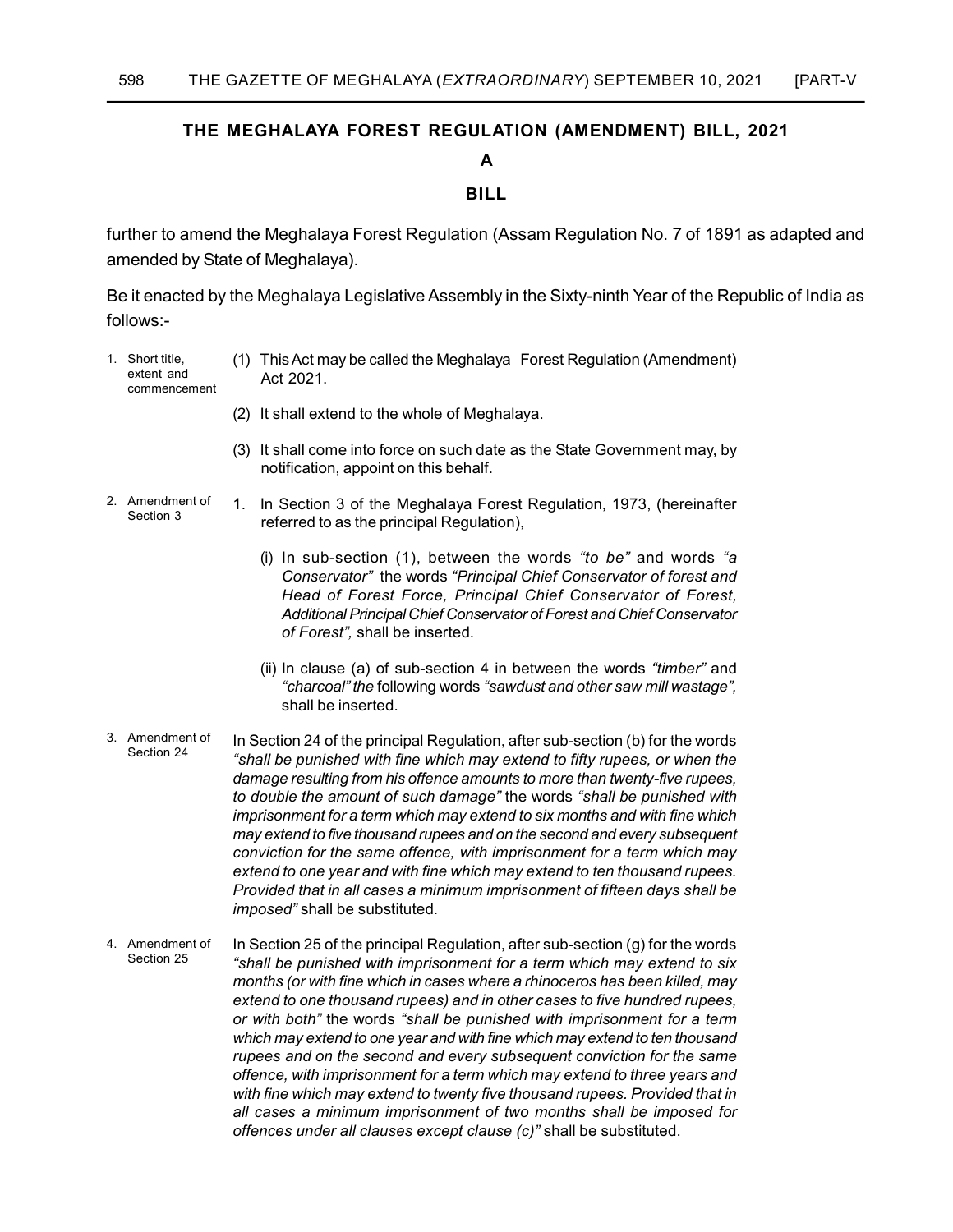In Section 35 of the principal Regulation, in sub-section (1) for the words "shall be punished with imprisonment for a term which may extend to six months or with fine which may extend to five hundred rupees, or with both" the words "shall be punished with imprisonment for a term which may extend to six months and with fine which may extend to five thousand rupees. 5. Amendment of Section 35

> Provided that in all cases a minimum imprisonment of fifteen days shall be imposed for every offence under this Section." shall be substituted.

In Section 41 of the principal Regulation, in sub-section (1) for the words "shall be punished with imprisonment for a term which may extend to six months or with fine which may extend to five hundred rupees, or with both" the words "shall be punished with imprisonment for a term which may extend to one year and with fine which may extend to five thousand rupees and on the second and every subsequent conviction for the same offence, with imprisonment for a term which may extend to three years and with fine which may extend to twenty five thousand rupees. 6. Amendment of Section 41

> Provided that in all cases a minimum imprisonment of one month shall be imposed for every offence under this Section" shall be substituted.

For Section 49 of the principal Regulation, the following sections shall be substituted, namely,- 7. Amendment of Section 49

#### "49.Seizure of property liable to confiscation -

- (1) When there is reason to believe that a forest offence has been committed in respect of any forest produce, such produce together with all weapons, tools, boats, motor vehicles, cattle, and other articles used in the commission of such alleged offence may be seized by any Forest Officer or Police Officer not below the rank of a Sub-Inspector and the officer seizing such property shall place on such property, or the receptacle, if any, in which it is contained a mark indicating that the same has been so seized.
- (2) Penalty for opposition to seizure.- Whoever forcibly opposes the seizure of forest produce, weapons, tools, boats, motor vehicles, carts and cattle, and other articles liable to be seized under this Act, or receives the same without lawful authority after seizure shall be punishable with imprisonment for a term which may extend to one year and with fine which may extend to five thousand rupees.
- (3) Every Officer seizing any property under this Section shall, on seizure of such property, as soon as may be, either produce the property seized before an Officer not below the rank of Divisional Forest Officer authorized by the State Government on this behalf by notification, hereinafter referred to as the authorized officer, or where having regard to quantity or bulk or other genuine difficulty it is not practicable to produce the property seized before the authorized officer, shall make a report about the seizure to the authorized officer;

Provided that where it is intended to initiate criminal proceedings against the offender immediately, the officer making such seizure shall make a report of such seizure to the Magistrate having jurisdiction to try the offence on account of which the seizure has been made.

Explanation - Mere placing a report of seizure before the competent Magistrate shall not prevent initiation of confiscation proceedings in respect of such seizure if the authorized officer deems fit to initiate such proceedings.

Seizure of property liable to confiscation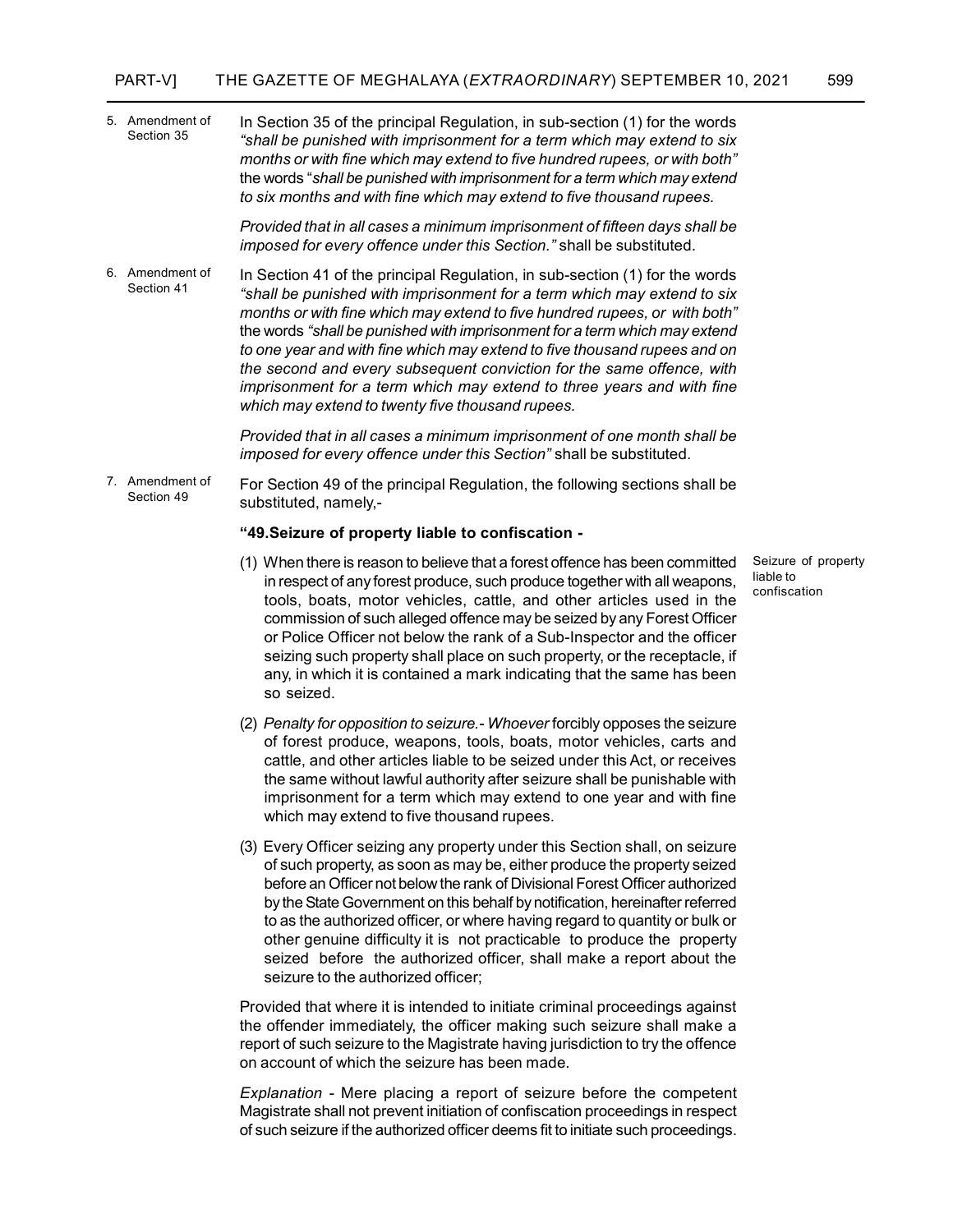Provided further, that when the forest produce with respect to which the offence is believed to have been committed is the property of Government, and the offender is unknown, it shall be sufficient if the Officer, as soon as may be, furnishes a report of the circumstances to an Officer who is his official superior, who shall in any case be not less than the rank of Divisional Forest Officer.

Provided further, that any Forest Officer of a rank not inferior to that of a Forest Ranger who or whose subordinate has seized any forest produce, weapons, tools, boats, motor vehicles, carts and cattle, and other articles liable to be seized under this Act under Section 49, may release the same on the execution by the owner or the person in charge thereof of a bond for the production of the property so released, if and when so required, before the Magistrate having jurisdiction to try the offence on account of which the seizure has been made to proceed with the offence on account of which the seizure has been made; or for production before any authorized officer whenever required for the purpose as mentioned under Section 49.

(4) Subject to sub-section (5), where the authorized officer upon production before him of property seized or upon receipt of a report about seizure, as the case may be, is satisfied that a forest offence has been committed in respect thereof, may by an order in writing and for reasons to be recorded for the purpose, confiscate forest produce so seized together with all weapons, tools, boats, motor vehicles, carts and cattle, and other articles used in the commission of such offence. A copy of the order of confiscation shall be forwarded forthwith without any unnecessary delay, which shall in any case not exceed two working days, to the Conservator of Forests of the Forest Circle in which the timber or the forest produce has been seized.

Provided that even, order passed under this sub-section shall be communicated forthwith to the person from whom such seizure has been done, and has been afforded a hearing under sub-section (5).

- (5) No order confiscating any property shall be made under sub-section (4) unless the authorized officer:
	- a) Sends an intimation about initiation of proceedings for confiscation of property to the Magistrate having jurisdiction to try the offence on account of which the seizure has been made;
	- b) Issues a notice within one week of such intimation to the Magistrate under sub-section (a) to the person and to any other person who may appear to the authorized officer to have some interest in such property from whom the property is seized informing him or them as the case may be of the grounds on which it is proposed to confiscate such property;
	- c) Affords an opportunity to the persons specified in clause (b) of making a representation in writing within such reasonable period neither less than 10 days nor exceeding one month as may be specified in the notice against the proposed confiscation;
	- d) Provides to the Officer effecting the seizure and the person or persons to whom notice has been issued under clause (b), a hearing on a specific date to be fixed for such purpose, in any case not later than one month from the date of receipt of representation under clause (c).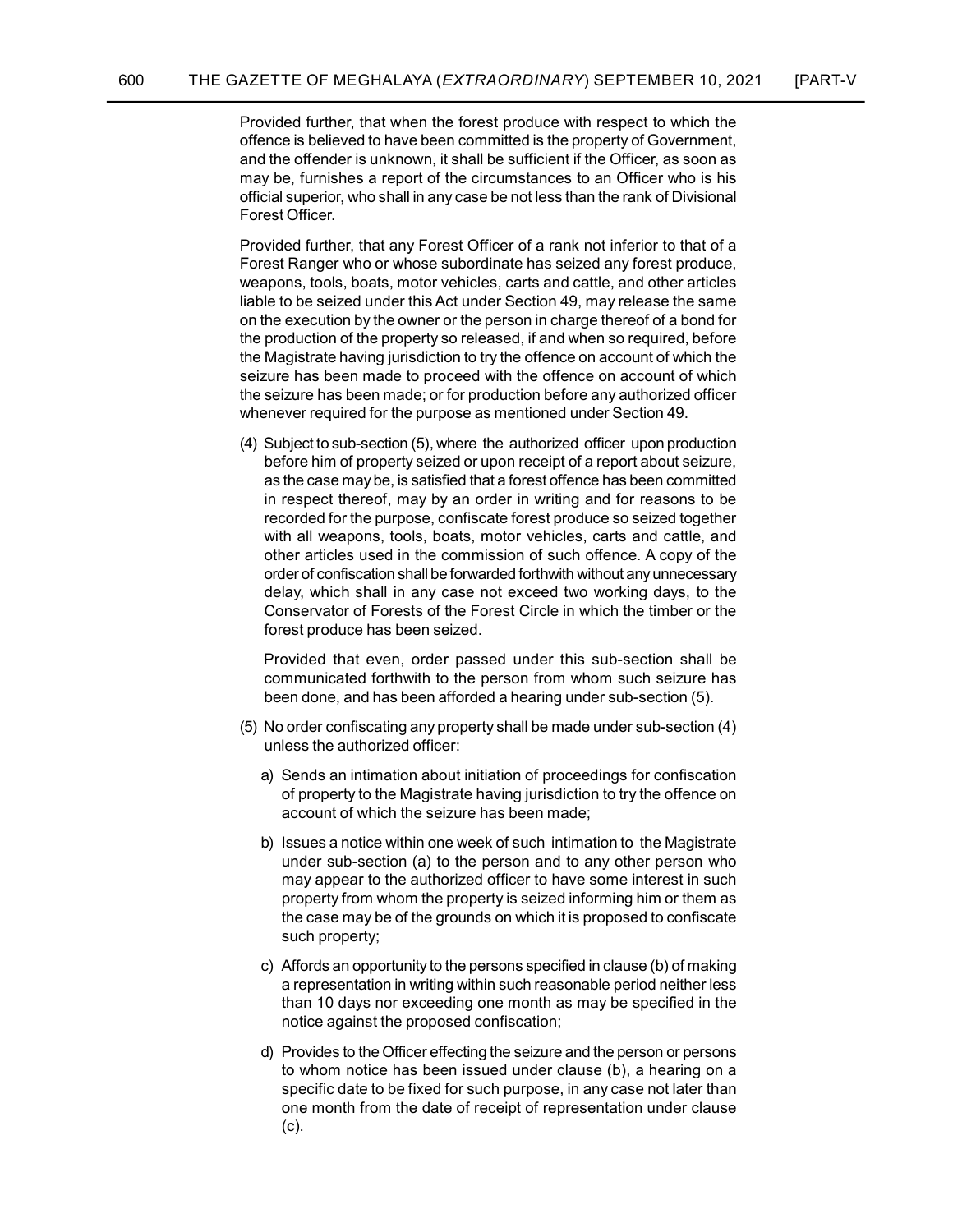(6) Without prejudice to the contents of sub-section (5) no order of confiscation under subsection (4) of all weapons, tools, boats, motor vehicles, carts and cattle and other articles used in the commission of such offence (other than timber or forest produce seized) shall be made if person referred to in clause (b) of sub-section (5) proves to the satisfaction of authorized officer that any such weapons, tools, boats, motor vehicles, carts and cattle, and other articles were used without his knowledge or connivance or as the case may be, without the knowledge or connivance of his servant or agent and that all reasonable and necessary precautions had been taken against use of objects aforesaid for commission of forest offence:

Provided that any complaint preferred by the person referred to in clause (b) of sub-section (5) alleging theft of such weapons, tools, boats, motor vehicles, carts and cattle, and other articles or any FIR registered thereupon shall not be treated as evidence of non-connivance or lack of knowledge of use of such weapons, tools, boats, motor vehicles, carts and cattle, and other articles by such person or his servant or agent or that all reasonable and necessary precautions had been taken against use of objects aforesaid for commission of forest offence.

- (7) Where the authorized officer passing an order under sub-section (4) is of the opinion that the property is subject to speedy and natural decay he may, for reasons to be recorded in writing, order the property or any part thereof to be sold in public auction and may deal with the proceeds as he would have dealt with such property had it not been sold, and shall report every such sale to his official superior."
	- Section 49 of the principal Regulation, the following shall be inserted, namely,-

Revision against order of confiscation

"49A. Revision against order of confiscation:- Any person aggrieved by an order of confiscation may, within thirty days of the order prefer a revision in writing to the Conservator of Forest of the Forest Circle in which the forest produce has been seized (hereinafter referred to as the Revision Authority) in the manner as is usually done in respect of a revision petition under Section 397 of the Criminal Procedure Code, 1973, accompanied by such fee and payable in such form as may be prescribed enclosing a certified copy of the order of confiscation.

Explanation - The time required for obtaining certified copy of order of confiscation shall be excluded while computing period of thirty days referred to in this sub-section.

(1) The Revision Authority, where no revision has been preferred before him, may suo-motu, within thirty days of date of receipt of copy of order of confiscation by him; and compulsorily in every case a memorandum of revision is presented to him under sub-section (1) issue a notice for hearing of revision to the authorized officer and any other person, who in the opinion of the Revision Authority, is likely to be adversely affected by the order of confiscation.

Provided that in every case a notice is issued under this sub-section the Revision Authority shall call for the records of confiscation proceedings and examine the same.

(2) The Revision Authority shall be competent to pass such interim order which is just and proper in the circumstances of the case for custody,

8. Amendment of Section 49 Insertion of new Section 49-A, 49-B, 49-C, 49-D and 49-E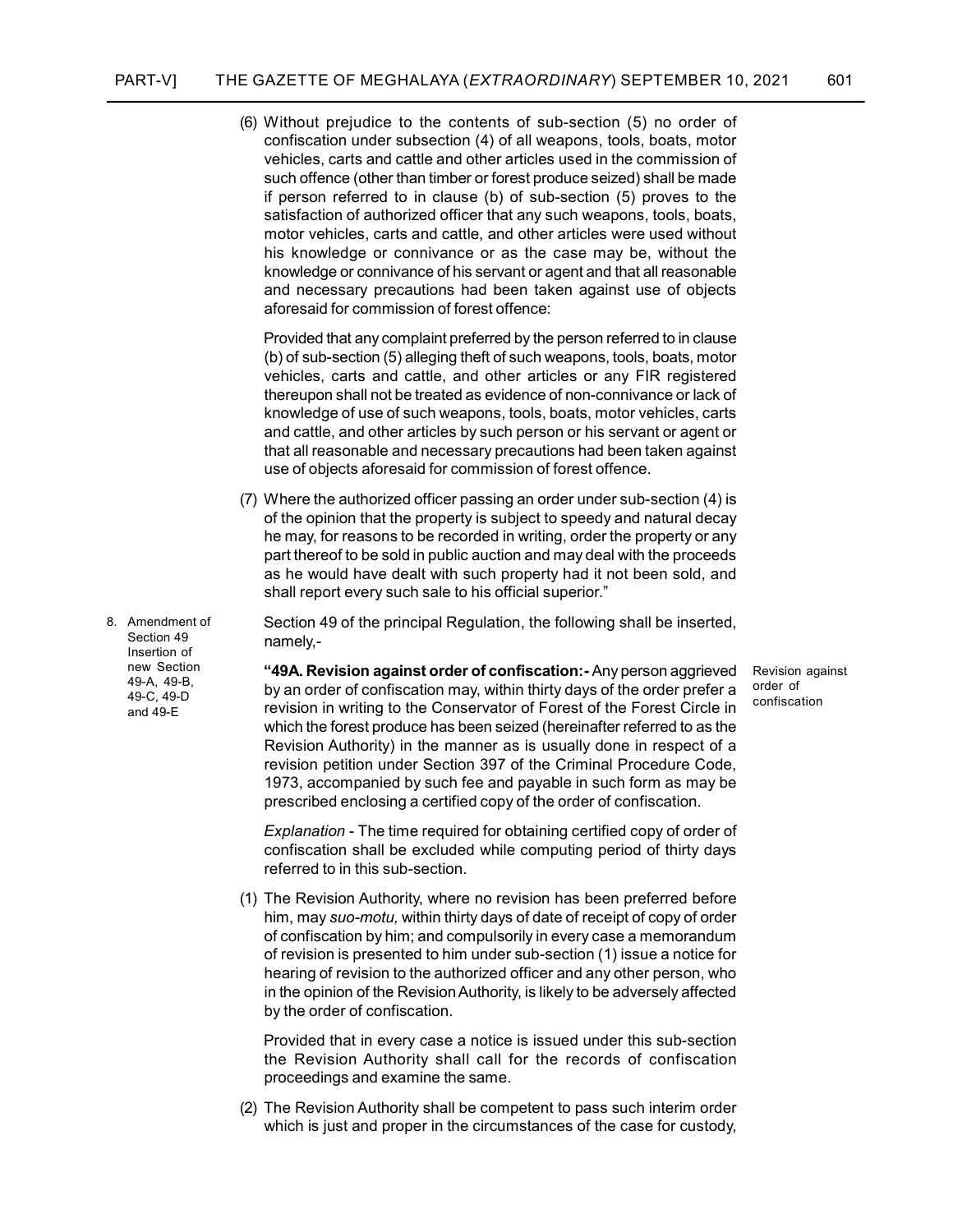preservation or disposal of the items of confiscation.

- (3) The Revision Authority having regard to the nature of the case or the complexities involved, may permit parties to the revision to be represented by their respective legal practitioners.
- (4) On the date fixed for hearing of the revision which shall not in any case exceed thirty days from the date of presentation of memorandum of revision or date of issue of notice of suo-motu action under sub-section (2), the Revision Authority shall peruse the records and hear the parties to the revision and thereafter proceed to pass an order of confirmation, reversal or modification of order of confiscation which shall in any case be within fifteen days of date of hearing of revision under this sub-section:

Provided that before passing any final order the revision authority, if he considers necessary for proper decision may make further enquiry himself or cause it to be made by any other officer appointed on that behalf, which in all cases shall be completed within ten days of date of decision for instituting such enquiry, and further may allow parties to file affidavits for asserting or refuting any fact that may arise for consideration and may allow proof of facts by affidavits. In every case of false affidavit filed under this sub-section the Revision Authority may take all such steps as he deems necessary to initiate prosecution of the party tendering such false affidavit, for the offence of perjury under Section 193 of Indian Penal Code, 1860 following the procedure for laying complaint as provided under Section 195(1) of the CrPC.

- (5) The Revision Authority shall also be competent to pass such other orders consequential in nature as he may deem fit in the circumstances of the case.
- (6) All orders under this Section shall be communicated to all parties to the dispute for compliance.

### 49(B) Appeal before Court of Sessions against order of Revision Authority:-

(1) Any party to the revision aggrieved by final order or by order of consequential in nature passed by the Revision Authority may within thirty days of the order sought to be impugned, submit a petition for appeal to the Court of Sessions where the headquarters of the Revision Authority are situate.

Appeal against order of Revision

Explanation - In computing the period of thirty days under this subsection, the time required for obtaining certified copy of the order of Revision Authority shall be excluded.

- (2) The Court of Sessions may confirm, reverse or modify any final order or an order of consequential nature passed by the Revision Authority only after providing a reasonable opportunity of hearing to the parties affected by the order. The date of hearing in every such case shall not exceed thirty days from the date of issuance of notice under this sub-section.
- (3) For entertaining, hearing and deciding an appeal under this Section the Court of Sessions shall, as far as may be possible, exercise the same powers and follow the same procedure as it exercises and follows while entertaining, hearing and deciding an appeal under the Code of Criminal Procedure, 1973 (Act No. 2 of 1974) subject to the restrictions imposed under sub-section (2).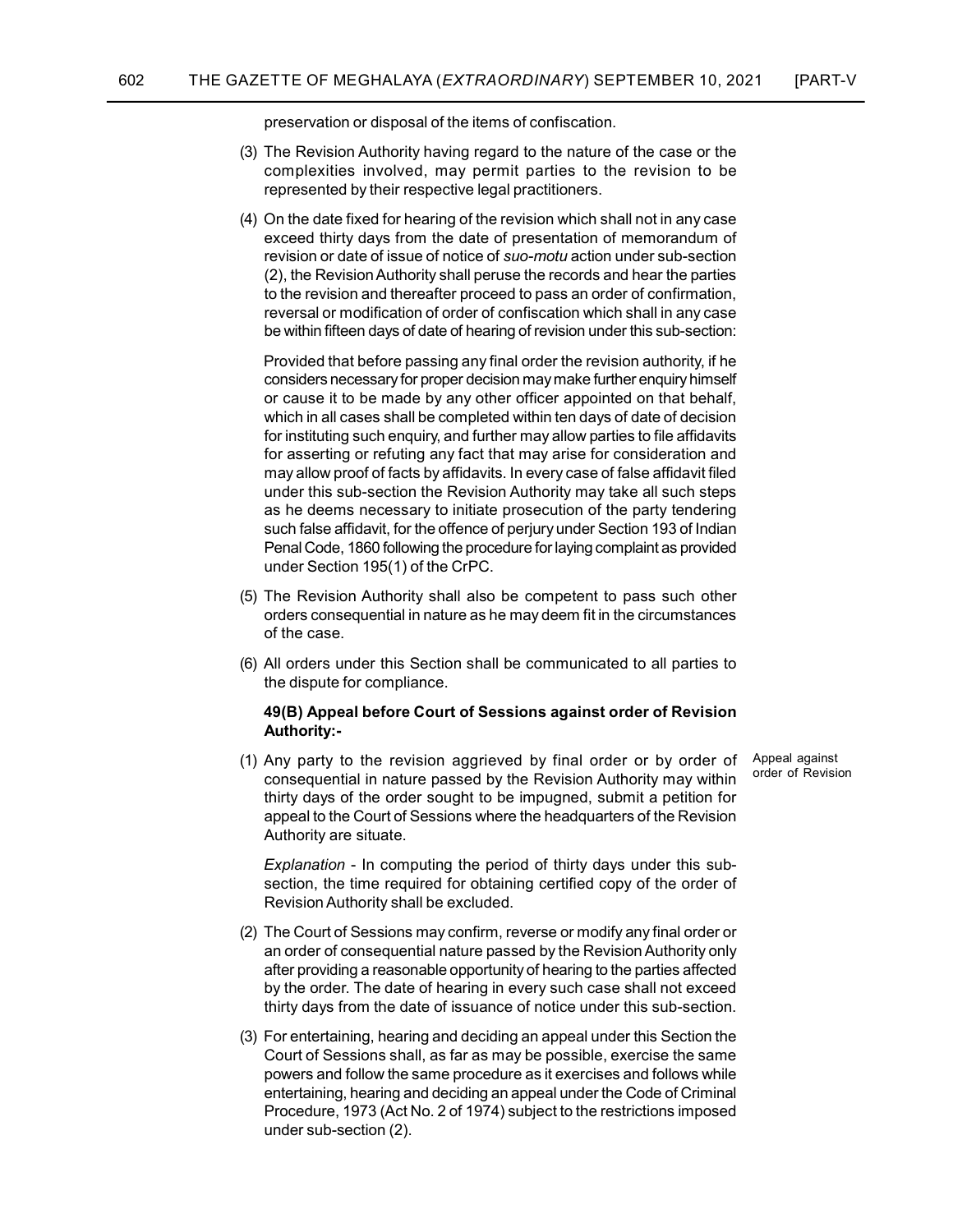(4) Notwithstanding anything contained in any other law for the time being the order of the Court of Sessions passed under this Section shall be final and shall not be called in question before any Court of law except under the procedure prescribed under Article 226 read with Article 227 or under Article 136 of the Constitution respectively.

### 49(C) Bar to exercise of jurisdiction of Court etc. under certain circumstances:-

On receipt of intimation under subsection(5)(a) of Section 49 about initiation of proceedings for confiscation of property by the Magistrate having jurisdiction to try the offence on account of which the seizure of property, which is the subject matter of confiscation, has been made, notwithstanding anything contained in any other law for the time being no Court, Tribunal or Authority (other than the authorized officer, Appellate Authority and Court of Session) shall have jurisdiction to make orders with regard to possession, delivery, disposal or distribution of the property in which regard proceedings for confiscation have been initiated under Section 49.

### 49(D) Award of confiscation not to interfere with other punishments:

The award of any confiscation under Section 49; Section 49A or Section 49B shall not prevent infliction of any punishment to which the person affected thereby is liable under this Act.

#### 49(E) Property confiscated when to vest in Government:-

When an order for confiscation of any property has been passed under Section 49 or Section 49A or 49B having regard to the fact that such order has become final in respect of the whole or any portion of such property, such property or portion thereof,as the case may be, shall vest in the State Government free from all encumbrances."

In Section 50 of the principal Regulation, the full stop mark occurring at the last part shall be substituted by a colon mark and a proviso thereto as under shall be inserted, namely:- 9. Amendment of Section 50

> "Provided that before passing any order for disposal of property, the Magistrate trying the offence shall satisfy himself that no intimation under clause (a) of sub section (5) of Section 49 has been received by his Court or by any other Court having jurisdiction to try the offence on account of which the seizure of the property has been made."

> (ii) After the-existing section a new section 50A shall be inserted, namely:-

"50A. Power to try offences summarily:- Any Magistrate of the first class may try summarily as provided in Chapter XXI of the Code of Criminal Procedure, 1973 (Act No. 2 of 1974), any forest offence punishable with imprisonment for a term not exceeding six months or with fine not exceeding five hundred rupees, or with both."

In Section 59 of the principal Regulation, after sub-clause (d) for the words "shall be punished with imprisonment for a term which may extend to two years or with fine, or with both", the words "shall be punished with imprisonment which shall not be less than three years, and may extend to seven years and with fine which shall not be less than five thousand rupees" shall be substituted. 10. Amendment of Section 59

Bar to exercise of jurisdiction of Court etc. in certain cases

Confiscation not to interfere with other punishments

Confiscated property to vest with Government

Provision for summary trial of certain petty offences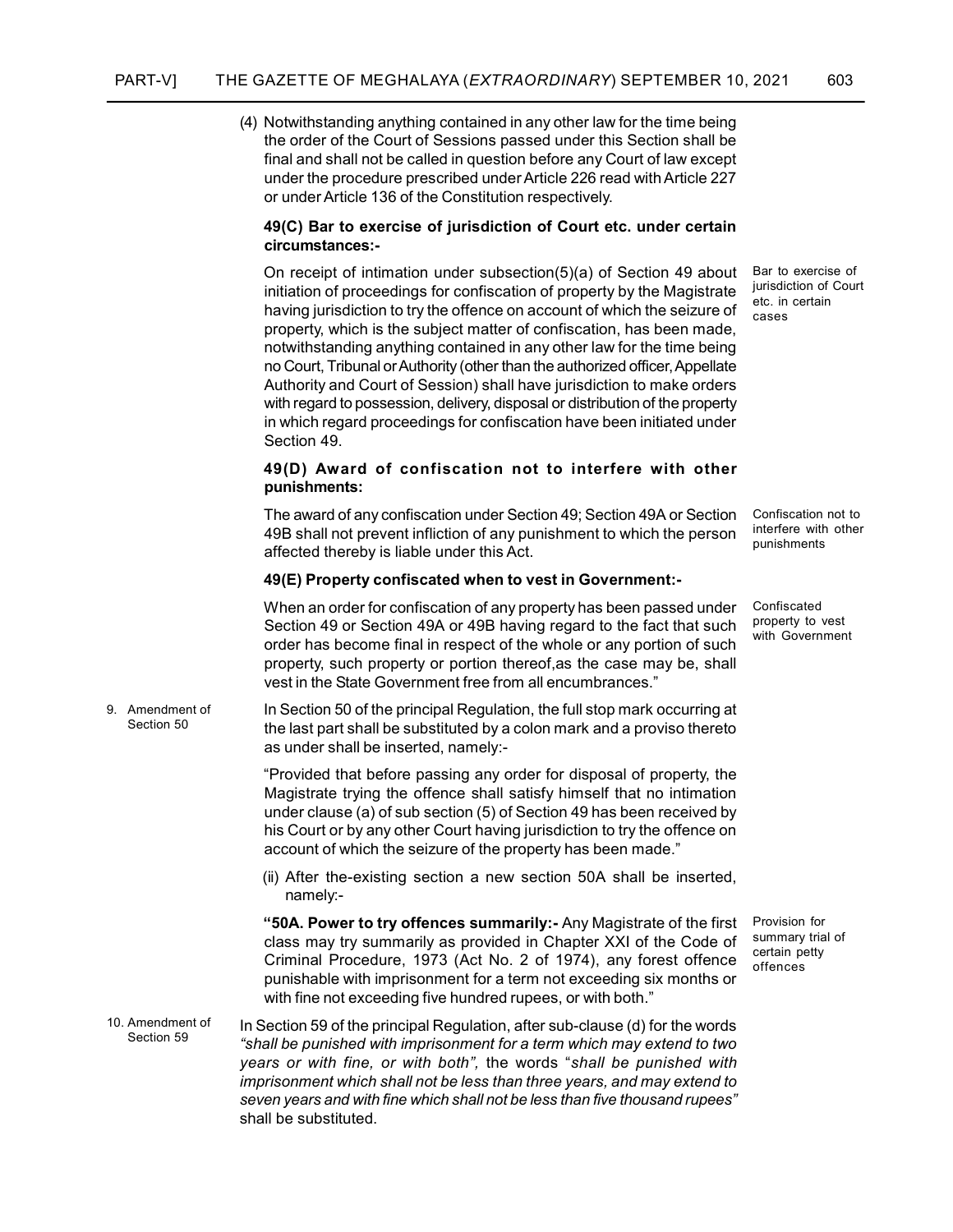11. Amendment of Section 60

In Section 60 of the principal Regulation,-

(i) in sub-section (1), the following proviso shall be inserted, namely,-

"Provided that it shall be lawful for every Forest Officer or Police officer to arrest any person reasonably suspected of having committed a forest offence punishable with imprisonment for a term of one year and upwards where the person so suspected has committed a second or subsequent forest offence; or the accused has committed a forest offence which is punishable with maximum imprisonment of three years or above; or for reasons to be recorded in writing that the custody of the accused person is absolutely necessary to unravel a conspiracy to commit such offence provided the forest offence is punishable with imprisonment for a term of one year and upwards. In all these cases the accused shall be produced by the arresting Officer before a Magistrate having jurisdiction in the case within twenty four hours as provided under sub-section (4).

Forest Officer empowered to arrest under certain circumstances

Certain offences to be non-bailable

Provided further, that in every such case or in case of a bailable offence when the accused is unable to furnish the required surety for securing attendance of the accused, the arresting officer shall follow the procedure of arrest as provided under Section 41B, of the Criminal Procedure Code, 1973, subject him to medical examination by a registered medical practitioner as provided under sub-sections (2) to (5) of Section 53 A of the Criminal Procedure Code, 1973.

Explanation.- In matters pertaining to arrest, the provisions of the Criminal Procedure Code, 1973 shall apply in case of the arresting Forest Officer.

Provided further, that every Forest Officer making any inquiry into a forest offence shall have the powers of inquiry, search and seizure provided in favour of a Police Officer under the Criminal Procedure Code, 1973.

(ii) After sub-section (4), a new sub-section 5 shall be inserted, namely,-

"(5) Certain offences to be non-bailable- Notwithstanding anything contained in this Act or the Code of Criminal Procedure, 1973 any offence punishable with imprisonment for a maximum period less than one year under this Act shall be regarded as bailable within the meaning of Section 2(a) of Criminal Procedure Code, 1973, and the arresting officer shall release any person accused of a forest offence on personal bond and upon furnishing such number of sureties for such sum of money that shall be fixed by the arresting officer as per provisions of Section 436 of Criminal Procedure Code, 1973. Provided that any person accused of a forest offence punishable with imprisonment for a period of one year or above the procedure detailed under proviso to sub-section (1) shall apply in every such case and such offence shall be regarded as non-bailable subject to the exceptions contained therein.

Explanation- In every case a person is sought to be proceeded for forest offence punishable under any other Act, the provisions of such other Act in relation to the offence being bailable or non-bailable shall apply, and the accused person shall be dealt with accordingly as per Chapter V of Criminal Procedure Code, 1973 to the extent it is not in conflict with the provisions of such other Act.

12. Insertion of new Section 60A

After Section 60 of the principal Regulation, the following Section shall be inserted, namely,-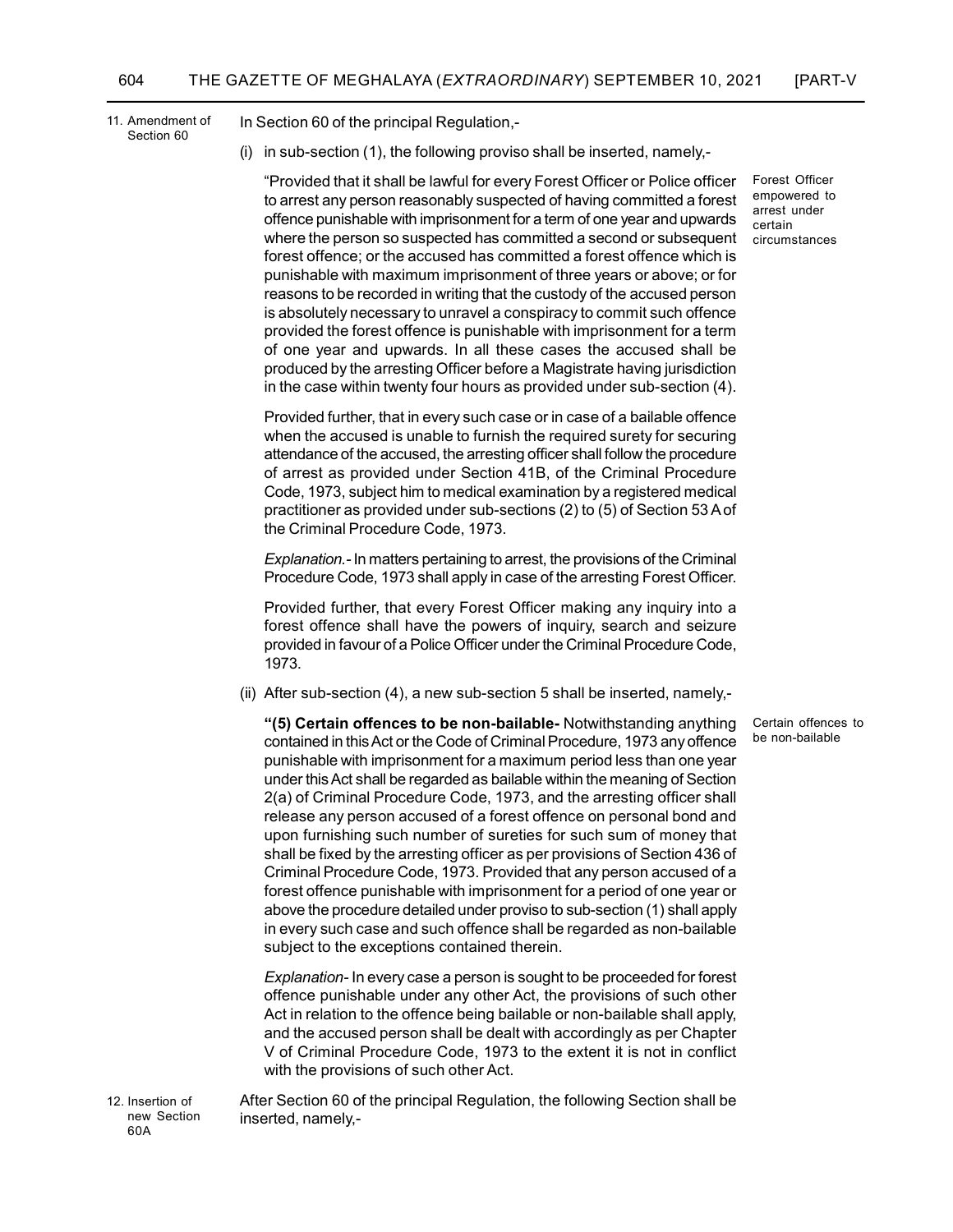"60A.Operation of other laws not barred:- Nothing contained in this Act shall be deemed to prevent any person from being prosecuted under any other law for an act or omission which constitutes a forest offence or from being liable under such other higher punishment or penalty than that provided by this Act or the Rules made thereunder subject to a further provision that no person shall be prosecuted and punished twice for the same offence."

Amendment of Section 61:- For Section 61 of the principal Regulation the following sections shall be substituted, namely,- 13. Amendment of Section 61

#### "61. Power to prevent commission of offence:-

(1) It shall be the duty of every Forest Officer and Police Officer to prevent the commission of any forest offence, and any such officer may take such steps as deemed fit by him for the purpose of preventing the commission of any forest offence. Provided that it shall be the duty of every Police Officer to assist a Forest Officer when so intimated by him for prevention or detection of a forest offence. Every such request shall be intimated in writing to the Station House Officer if the Forest Officer is of the rank of a Range Officer or below, and to the Superintendent of Police, if such request stems from a Forest Officer of the rank of Assistant Conservator of Forests and above, whereupon the requested Police Officer shall attend to the requested assistance forthwith.

Provided further, that it shall be sufficient if the Superintendent of Police were to depute a subordinate Police Officer if he is of the opinion that the matter may be suitably dealt by him.

- (2) Every request for security cover by any Forest Officer under reasonable threat to safety for *bonafide* discharge of duty shall be treated as request for prevention of forest offence within the meaning of sub-section (1).
- (3) Every request for security cover under sub-section (2) by a subordinate Forest Officer shall be processed through the respective Divisional Forest Officer or by a Forest Officer superior in rank to the DFO directly to the Superintendent of Police of the respective District, whereupon, within two to seven days from the date of receipt of request depending upon the severity and urgency of threat, the Superintendent of Police shall provide such security cover as he deems fit commensurate with the degree of threat perception except in exceptional circumstances which shall be recorded in writing and communicated to the Divisional Forest Officer or such other superior Forest Officer who had initially requested such security cover.
- (4) It shall be lawful to appeal against the decision of the Superintendent of Police to the Director General of Police who after affording a personal hearing within ten days of receipt of appeal, shall pass an order within three days thereafter.

Provided that in every case where the appeal of the Divisional Forest Officer is declined the Director General of Police shall pass a reasoned order.

Explanation- In all cases of application for security cover the request of the Divisional Forest Officer or those Officers superior to him shall be sufficient proof of threat perception except in cases where the Superintendent of Police has admissible evidence of facts which are contrary to the averment of the Divisional Forest Officer or any other superior Officer.

Operation of other laws not barred

Duty of Police Officer to assist Forest Officer for bonafide discharge of duty

Obligation to provide security to Forest Officer under threat

Provision to appeal against decision of Superintentendent of Police

Averment of DFO and superior officers to be regarded as sufficient proof of threat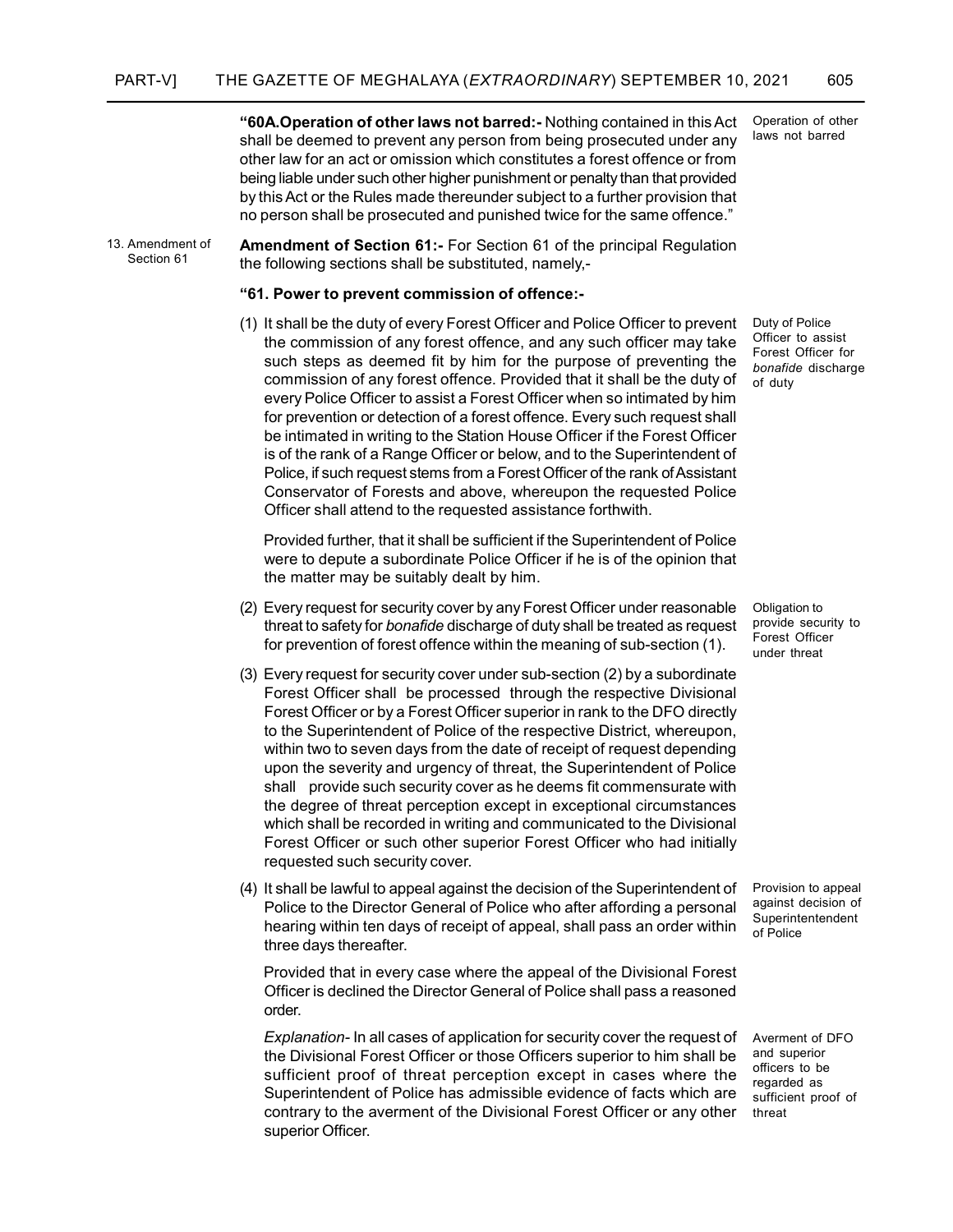| 14. Amendment of<br>Section 62         | In Section 62 of the principal Regulation,                                                                                                                                                                                                                                                                                                                                                                                                                                              |                                                                                                  |
|----------------------------------------|-----------------------------------------------------------------------------------------------------------------------------------------------------------------------------------------------------------------------------------------------------------------------------------------------------------------------------------------------------------------------------------------------------------------------------------------------------------------------------------------|--------------------------------------------------------------------------------------------------|
|                                        | In sub-section (i), after clause (b), the following new clause (c) shall be<br>(i)<br>substituted, namely,-                                                                                                                                                                                                                                                                                                                                                                             |                                                                                                  |
|                                        | "(c) When any person is accused of an offence rendered non-bailable within<br>the meaning of sub-section (5) of Section 60 no Forest Officer or Police<br>Officer shall be competent to compound such offence under sub-clause<br>(a).                                                                                                                                                                                                                                                  | Non-bailable<br>offences to be<br>non-compoundable                                               |
|                                        | (ii) for sub-section (3), the following shall be substituted, namely:                                                                                                                                                                                                                                                                                                                                                                                                                   |                                                                                                  |
|                                        | "(3) No Forest Officer shall be empowered under this section unless he<br>is of the rank of an Assistant Conservator of Forest or above. The officer<br>so empowered shall be designated as Compounding Officer.                                                                                                                                                                                                                                                                        | Rank of Officer<br>authorized to<br>compound<br>offences is<br>specified                         |
|                                        | Provided that it shall be lawful for the Compounding Officer of the rank<br>specified below to decide on compounding the offence and accepting<br>the specified sum of compensation:                                                                                                                                                                                                                                                                                                    |                                                                                                  |
|                                        | (i) Assistant Conservator of Forest when the sum of compensation is upto<br>Rupees Fifty Thousand only;                                                                                                                                                                                                                                                                                                                                                                                 |                                                                                                  |
|                                        | (ii) Divisional Forest Officer Forest when the sum of compensation is above<br>Rupees Fifty Thousand upto Rupees Two Lakhs;                                                                                                                                                                                                                                                                                                                                                             |                                                                                                  |
|                                        | (iii) Conservator of Forest when the sum of compensation is above Rupees<br>Two Lakhs upto Rupees Five Lakhs.                                                                                                                                                                                                                                                                                                                                                                           |                                                                                                  |
|                                        | Further provided that the sum receivable as compensation shall be<br>determined by the Assistant Conservator of Forest taking into<br>consideration Net Present Value (NPV) rates, and other Government<br>notified schedule of rates.                                                                                                                                                                                                                                                  |                                                                                                  |
| 15. Amendment of<br>Section 64         | In Section 64 of the principal Regulation, for sub-section (1), the<br>following shall be substituted, namely:-                                                                                                                                                                                                                                                                                                                                                                         |                                                                                                  |
|                                        | (1) "When any person is convicted of felling, cutting, girdling, marking,<br>lopping or tapping trees or injuring them by fire or otherwise in<br>contravention of this Regulation or any rule thereunder, the convicting<br>Court, may, in addition to any other punishment it may award, order<br>that person to pay to the Government such compensation, not less<br>than one thousand rupees for each tree with respect to which the offence<br>was committed, as it may deem fit." |                                                                                                  |
| 16. Insertion of<br>new Section<br>68A | In the principal Regulation, after Section 68, the following new<br>Section 68 A shall be inserted namely:-                                                                                                                                                                                                                                                                                                                                                                             |                                                                                                  |
|                                        | "68A It shall be lawful for any Forest Officer of rank not lower than a Forester<br>to lay any information of offence or otherwise before a Magistrate and to<br>apply for summons, warrant, search warrant, or such other legal process<br>or instrument as may by law issue against any person, committing any<br>offence, and to conduct prosecution of such person till the final disposal of<br>the case either in person or through a pleader engaged for the purpose."           | Only specified<br>Officers are<br>invested with<br>powers provided<br>under CrPC and<br>this Act |
| 17. Amendment of<br>Section 70         | In the principal Regulation for Section 70, the following sections<br>shall be substituted, namely:                                                                                                                                                                                                                                                                                                                                                                                     |                                                                                                  |
|                                        | "70. Indemnity for acts done in good faith -                                                                                                                                                                                                                                                                                                                                                                                                                                            |                                                                                                  |
|                                        | (1) No suit or criminal prosecution or other legal proceeding shall lie against<br>any public servant for anything done in good faith or omitted to be<br>done likewise under this Regulation or the rules or orders thereunder.                                                                                                                                                                                                                                                        | Indemnity for acts<br>done in good faith                                                         |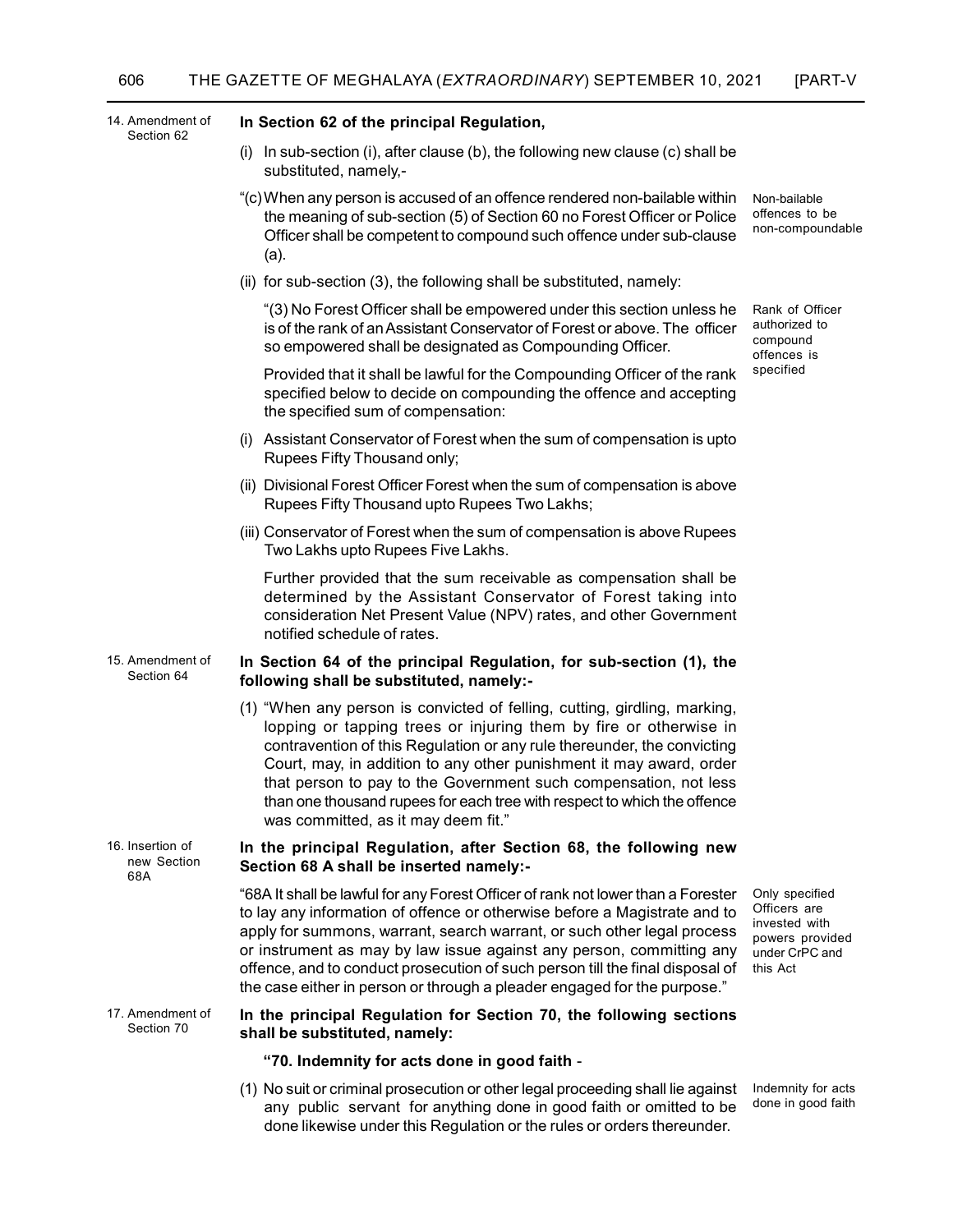(2) No court shall take cognizance of any offence under this Act or Rules thereunder or of any other offence under any other Act, including registration of a First Information Report thereof under Section 154 of the Criminal Procedure Code, 1973 by a Police Officer, while acting or purporting to act under the provisions of this Regulation (Meghalaya Forest Regulation, 1973) in which a Forest Officer is an accused person; without the previous sanction of the Principal Chief Conservator of Forests in case of a non-gazetted employee and the State Government in case of a gazetted officer."

Necessity of sanction for proceeding against Forest Officer while acting under this Act